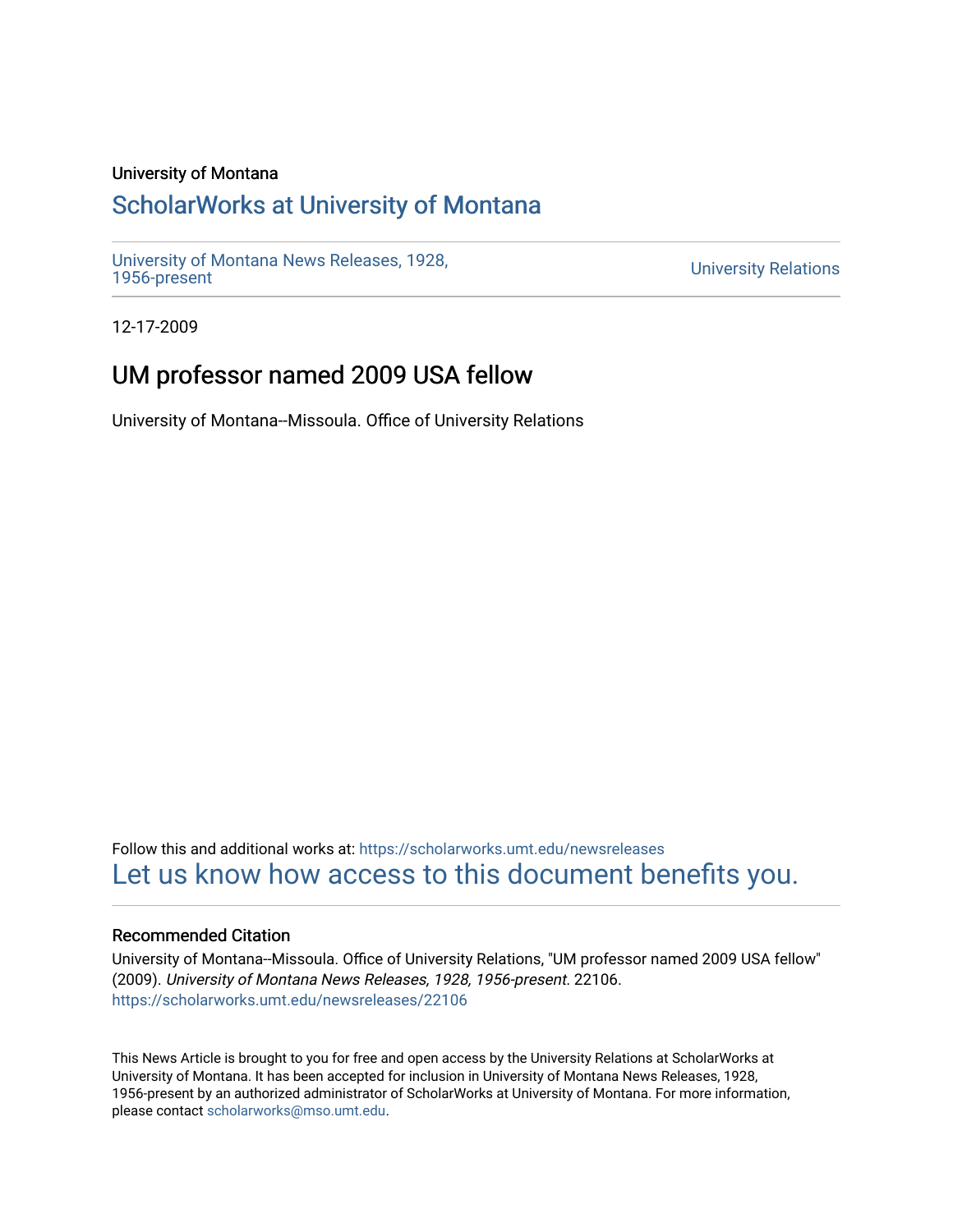

UNIVERSITY RELATIONS • MISSOULA, MT 59812 • 406.243.2522 • FAX: 406.243.4520

# <u>EWS RELEASE</u>

Dec. 17, 2009

Contact: Professor Beth Lo, UM School of Art, 406-243-6476, [elizabeth.lo@umontana.edu;](mailto:elizabeth.lo@umontana.edu) Martha Kang McGill, Resnicow Schroeder Associates, 212-671-5169, [mmcgill@resnicowschroeder.com](mailto:mmcgill@resnicowschroeder.com).

### **UM PROFESSOR NAMED 2009 USA FELLOW**

#### **MISSOULA -**

When United States Artists announced the recipients of its prestigious 2009 Fellowships recently, Professor Beth Lo of The University of Montana's School of Art was named a USA Hoi Fellow.

A renowned artist who works in ceramics and mixed media collage, Lo was one of 50 chosen from across the visual, literary and performing arts to receive a USA Fellowship. The fellowships, presented annually, include unrestricted grants of \$50,000.

Lo was bom in Lafayette, Ind., to parents who had recently immigrated from China, and her work revolves primarily around issues of family and her Asian-American background. Key elements in her works, which have been exhibited nationally, are cultural marginality and blending, tradition and Westernization, and language and translation.

Lo received a master of fine arts degree from UM in 1974. In 1994 she received a fellowship for visual art from the National Endowment for the Arts. She also is a past recipient of a Montana Arts Council Individual Artist Award.

United States Artists is an independent nonprofit philanthropic organization based in Los Angeles. It is dedicated to supporting the work of living American artists. The organization was